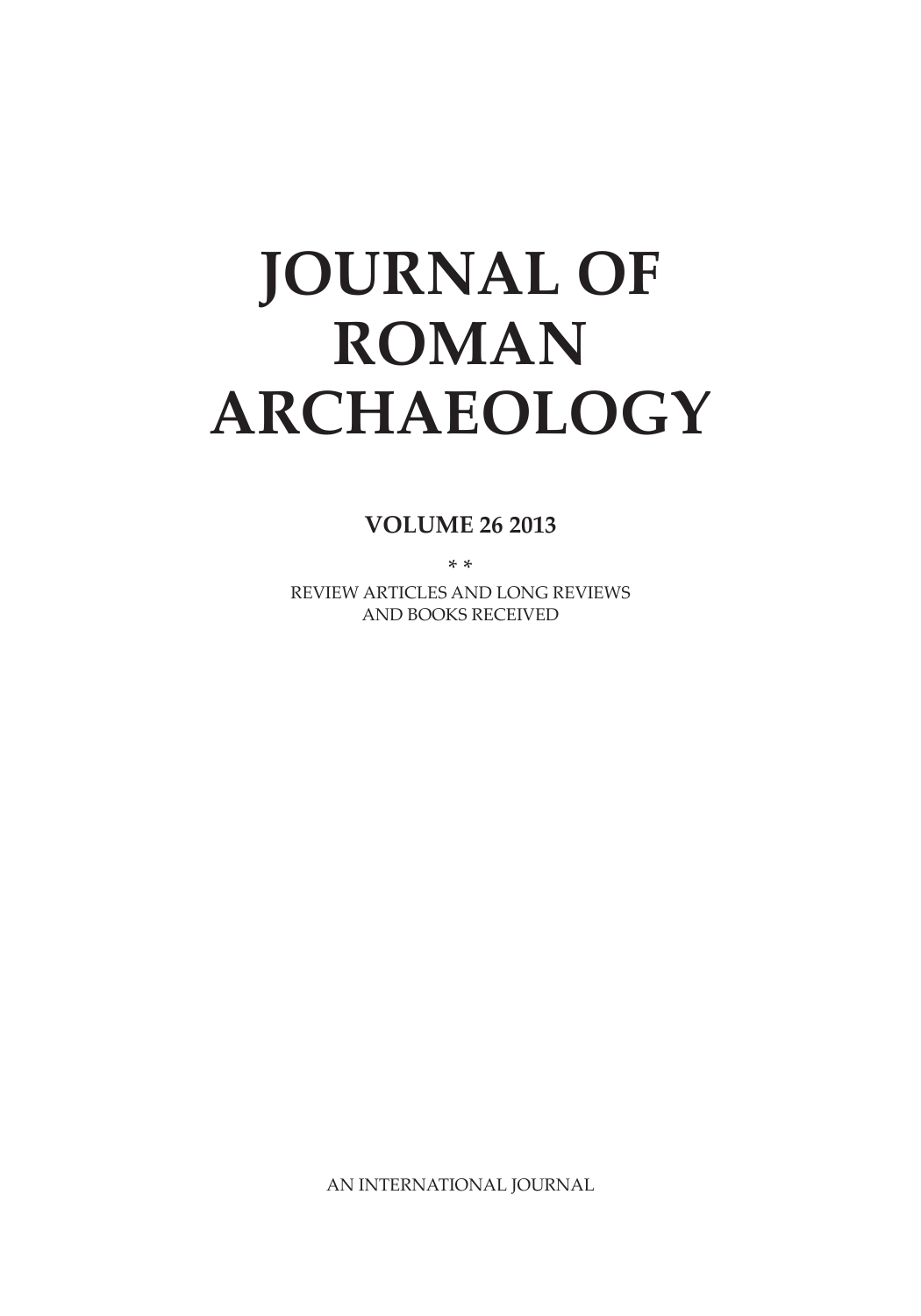### **Table of contents of fascicule 2 Reviews**

| V. Kozlovskaya          | Pontic Studies 101                                                                                    | 473 |
|-------------------------|-------------------------------------------------------------------------------------------------------|-----|
| G. Bradley              | An unexpected and original approach to early Rome                                                     | 478 |
| V. Jolivet              | Villas? Romaines? Républicaines?                                                                      | 482 |
| M. Lawall               | Towards a new social and economic history of the Hellenistic world                                    | 488 |
| S. L. Dyson             | Questions about influence on Roman urbanism in the Middle Republic                                    | 498 |
| R. Ling                 | Hellenistic paintings in Italy and Sicily                                                             | 500 |
| L. A. Mazurek           | Reconsidering the role of Egyptianizing material culture<br>in Hellenistic and Roman Greece           | 503 |
| S. G. Bernard           | Politics and public construction in Republican Rome                                                   | 513 |
| D. Booms                | A group of villas around Tivoli, with questions about otium<br>and Republican construction techniques | 519 |
| C. J. Smith             | The Latium of Athanasius Kircher                                                                      | 525 |
| M. A. Tomei             | Note su Palatium di Filippo Coarelli                                                                  | 526 |
| F. Sear                 | A new monograph on the Theatre of Pompey                                                              | 539 |
| E. M. Steinby           | Necropoli vaticane — revisioni e novità                                                               | 543 |
| J. E. Packer            | The Atlante: Roma antica revealed                                                                     | 553 |
| E. Papi                 | Roma magna taberna: economia della produzione e distribuzione nell'Urbe                               | 561 |
| C. F. Noreña            | The socio-spatial embeddedness of Roman law                                                           | 565 |
| D. Nonnis & C. Pavolini | Epigrafi in contesto: il caso di Ostia                                                                | 575 |
| C. Pavolini             | Porto e il suo territorio                                                                             | 589 |
| S. J. R. Ellis          | The shops and workshops of Herculaneum                                                                | 601 |
| A. Wallace-Hadrill      | Trying to define and identify the Roman "middle classes"                                              | 605 |
| T. A. J. McGinn         | Sorting out prostitution in Pompeii: the material remains,<br>terminology and the legal sources       | 610 |
| Y. Perrin               | L'écrit au quotidien dans le monde romain                                                             | 634 |
| D. L. Stone             | Surveying urban landscapes                                                                            | 640 |
| C. Williamson           | The consul at Rome                                                                                    | 642 |
| S. Thakur               | Organized opposition to a principate in transition?                                                   | 645 |
| L. L. Brice             | The emperor (Claudius) in the Roman world                                                             | 648 |
| J. S. Nikolaus          | The study of slavery: past issues and present approaches                                              | 651 |
| M. L. Laird             | The progress of scholarship on liberti                                                                | 662 |
| N. M. Ray               | A collected economy                                                                                   | 673 |
| W. Scheidel             | Italian manpower                                                                                      | 678 |
| A. L. Goldman           | Rome and the power of the gladius                                                                     | 687 |
| B. I. Sandor            | Jupiter's finest wheels                                                                               | 693 |
| V. H. Pennanen          | Seeing the gods $-$ or not                                                                            | 701 |
| T. V. Franconi          | Rome and the power of ancient rivers                                                                  | 705 |
| B. D. Shaw              | Collected historical essays around Apuleius                                                           | 712 |
| R. S. Bagnall           | The Antonine Plague returns                                                                           | 714 |
| M. MacKinnon            | Modern perspectives on ancient animal sacrifice                                                       | 718 |
| W. Heinz                | An engineer studies heating systems in baths                                                          | 721 |
| W. Heinz                | Bedeutende Forschung zu einem 'anrüchigen' Thema                                                      | 723 |
| R. Ling                 | Wall-paintings in Greek and Roman sanctuaries                                                         | 727 |
| A. E. Hanson            | A farming handbook and its relevance for science and medicine                                         | 730 |
| A. M. Small             | A major conference on central Apulia and Peucetia<br>and a new synthesis on rural settlement          | 741 |
| E. Fentress             | The <i>patrimonium</i> and the peasant                                                                | 750 |
| I. J. Marshman          | Return to sender? Letters, literacy, and Roman sealing practices                                      | 755 |
| J. L. Davies            | A major work on temporary camps in Scotland                                                           | 760 |
| H. W. Horsnæs           | Coins from Roman Britain in light of the Portable Antiquities Scheme                                  | 763 |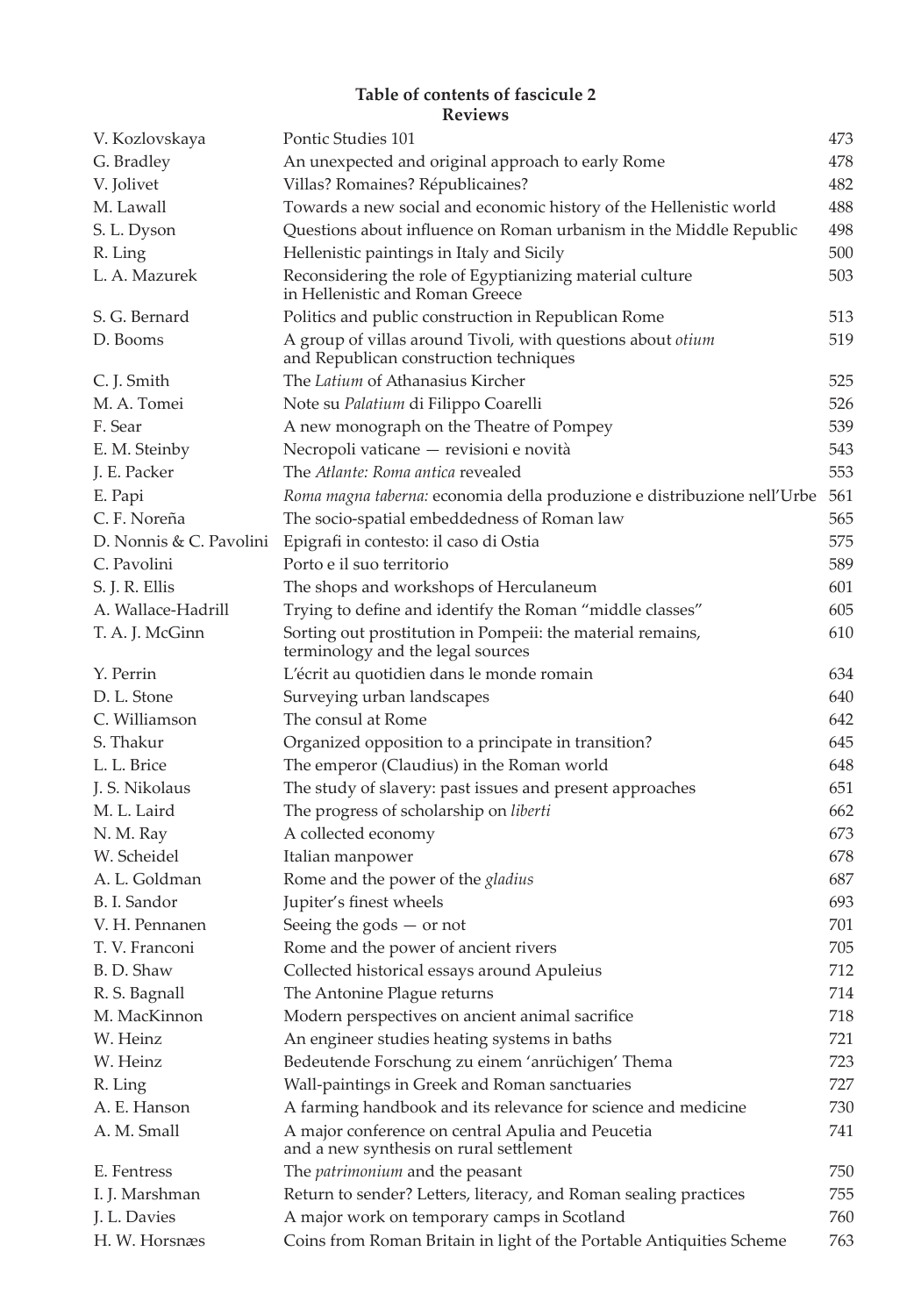### **Table of contents of fascicule 2 (continued)**

| T. V. Buttrey          | Gold coins from <i>Britannia</i> and their (archaeological) value                                                         | 768  |
|------------------------|---------------------------------------------------------------------------------------------------------------------------|------|
| M. Segard              | Gestion et usages de l'eau dans les Alpes occidentales romaines                                                           | 770  |
| P. Visonà              | Monetary circulation in the south of France from the 6th c. B.C.<br>to the age of Augustus                                | 775  |
| D. L. Bomgardner       | The Fréjus amphitheatre: to be or not to be?<br>The place of an ancient monument in a modern world                        | 780  |
| R. Reece               | Cremation and cremation burial in NE Gaul                                                                                 | 785  |
| A. Gavini              | Isiaca et aegyptiaca nella penisola iberica                                                                               | 788  |
| W. E. Mierse           | Post-colonial theory and the study of Roman Spain                                                                         | 791  |
| H. Williams            | Lamps from Algeria                                                                                                        | 797  |
| E. Papi                | Châteaux en Espagne? Lixus 3 et le palais de Juba II                                                                      | 800  |
| S. Stevens             | Cyprian's intangible Roman foundations                                                                                    | 808  |
| J. Freed               | <b>Excavating Roman Carthage:</b><br>two contrasting (French and German) reports                                          | 810  |
| S. Keay                | African olive oil and its distribution to Spain and Rome                                                                  | 820  |
| D. P. S. Peacock       | Getting around in Albania                                                                                                 | 825  |
| C. Eger                | Some late graves, mortuary practices, and<br>their relevance for social life at Isthmia                                   | 827  |
| C. S. Lightfoot        | The results of surveying around Aphrodisias                                                                               | 839  |
| J.-P. Sodini           | L'île de Cos et ses basiliques protobyzantines                                                                            | 848  |
| R. Gordon              | Hero-cults, old and new                                                                                                   | 852  |
| C. Foss                | The archaeology of cities (and more) in Turkey                                                                            | 861  |
| P. Kenrick             | The joys of studying Roman cooking ware in the Middle East<br>(Syria and Turkey)                                          | 864  |
| M. Fischer             | The minor arts and cultural influences at Dor                                                                             | 867  |
| Z. Weiss               | How do we study daily life in the Second Temple period?                                                                   | 871  |
| J. A. Overman          | Roman temples in Israel: <i>caveat emptor</i>                                                                             | 877  |
| <b>B.</b> Ward-Perkins | Le Mura Aureliane                                                                                                         | 879  |
| R. Reece               | Archaeological versus historical 'facts'                                                                                  | 882  |
| T. D. Barnes           | The Theodosian Code and the personality of Constantine                                                                    | 887  |
| L. Dossey              | Late-antique peasants: tensions, misunderstandings, and élite distaste                                                    | 895  |
| E. Rizos               | Keszthely-Fenékpuszta and the Danube from late antiquity<br>to the Middle Ages                                            | 898  |
| A. H. Chen             | Sorting out palaces and villas in late antiquity                                                                          | 904  |
| J. Conant              | Christians 'persecuting' Christians in North Africa,<br>and intrusions by the State                                       | 910  |
| M. Whittow             | The Maeander valley in the Long Ancient World:<br>or, Why bother with archaeology?                                        | 914  |
| W. Eck                 | Zur Analyse der Kriterien politisch-administrativer<br>Entscheidungsprozesse der römischen Kaiser von Augustus bis Phocas | 925  |
| D. Frankfurter         | Books, lists, and scribes in Early Christian Egypt                                                                        | 929. |
| J. Magness             | A colloquium on the Byzantine-early Islamic transition                                                                    | 933  |
| J.-P. Sodini           | Le commerce byzantin du IV <sup>e</sup> au XV <sup>e</sup> siècle:<br>de la région au monde méditerranéen                 | 941  |
| <b>BOOKS RECEIVED</b>  |                                                                                                                           | 952  |

BOOKS REVIEWED IN THIS ISSUE 2008 1962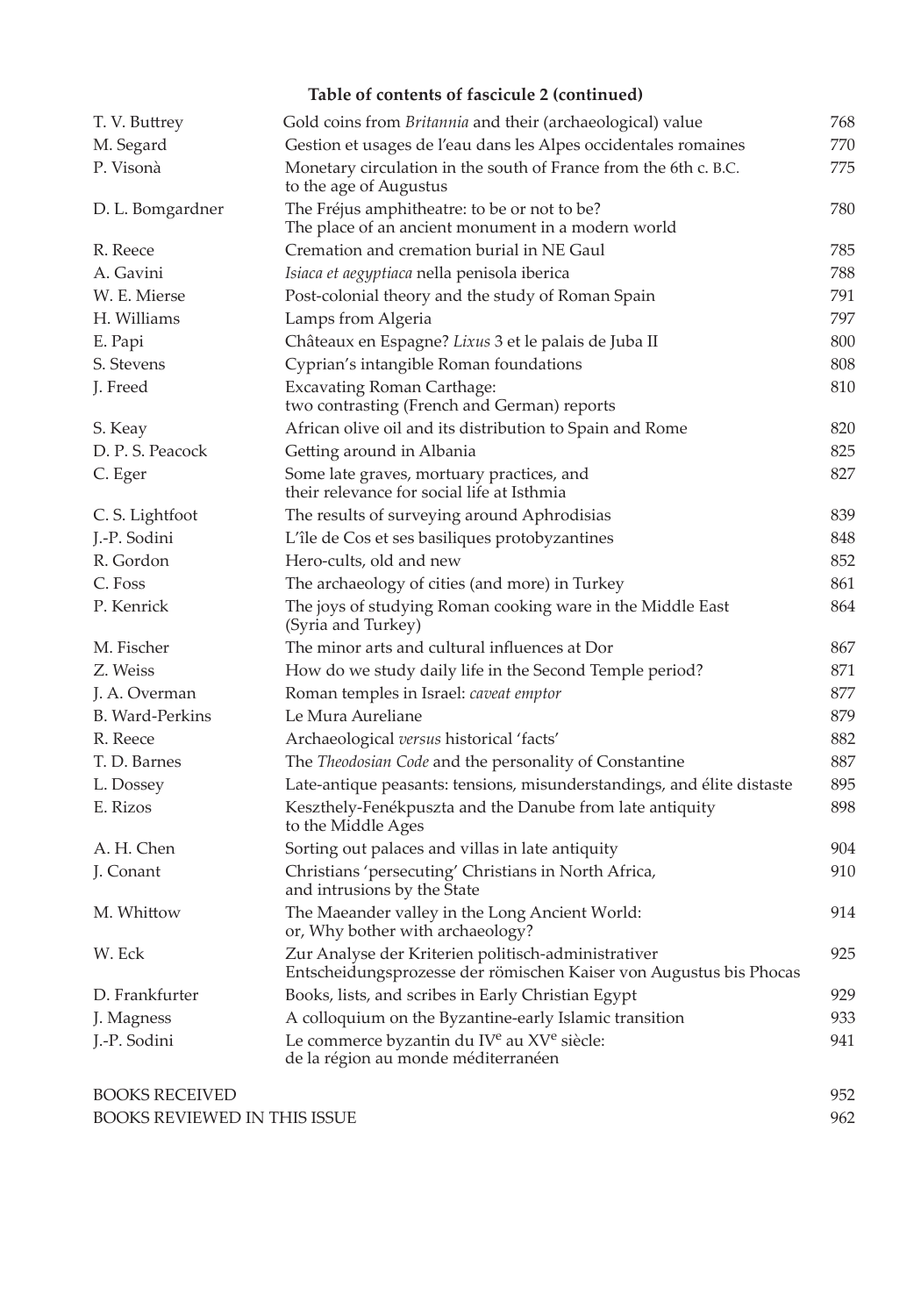# **Pontic Studies 101**

## **Valeriya Kozlovskaya**

PASCALE BURGUNDER (ed.), *ETUDES PONTIQUES. HISTOIRE, HISTORIOGRAPHIE ET SITES ARCHÉOLOGIQUES DU BASSIN DE LA MER NOIRE* (= Etudes de Letres n° 290 [1-2, 2012], Université de Lausanne 2012). Pp. 366, igs. 52, planches en couleur 40. ISSN 0014-2026; ISBN 978-2-940331-27-7.

If you are not a novice in the ield of ancient Pontic studies, the irst thing you might notice about this book is that its title is reminiscent of *Pontische Studien*, a collection of 30 articles by the late J. G. Vinogradov writen over a span of almost 30 years.<sup>1</sup> Vinogradov's *Pontische Studien* was a monumental large-format volume of over 700 pages covering a variety of subjects. *Etudes pontiques* gathers 10 papers presented at a series of roundtables on the history and archaeology of the Black Sea held at the University of Lausanne in 2009. Thus, apart from the general topic, the two publications are not very similar. Still, it is possible that P. Burgunder chose the title as a tribute to Vinogradov, one of the most important epigraphists and historians of the Northern Black Sea region; after all, a large part of Burgunder's collection is devoted to major scholars without whose fundamental work the field would not be what it is today.

His general description of the book (10) is preceded by a concise history of the relations (or lack thereof) between Russia/the Soviet Union and the Swiss cantons in the ields of ancient history and archaeology (7-9) and is followed by a note on transliteration. In general, the bibliography is impeccably presented, with its many Cyrillic titles accurately transliterated and translated. The origins of the volume explain its structure: it is arranged in three parts according to the *Tables rondes* and their respective topics, but the later range widely, both thematically and geographically, from the history of archaeology to the latest results of ongoing projects, and from the Black Sea's W coast to Central Asia. It must not have been an easy task to arrange this diverse material in a single publication. In the Introduction, the editor implies that the book is intended for francophone readers with an interest in the archaeology of the Black Sea but no knowledge of Russian and Ukrainian (10), but it is more likely that diferent articles will appeal to diferent audiences.

The only chapter that can be viewed as general introductory reading is "Le royaume du Bosphore Cimmérien aux époques grecque et romaine: un aperçu," by A. V. Podosinov (87-109). In a dozen pages he covers the entire period of this state's existence, from the early 5th c. B.C. to the 4th c. A.D. This concise overview, based primarily on literary and epigraphical sources but also on some archaeological evidence, contains only a few references and is accompanied by a carefully selected but basic bibliography along with a helpful chronological table of the Bosporan rulers. The author discusses the succession of rulers, the evolving of their titulatures, and territorial expansions; it also draws to the reader's attention the unique character of the kingdom, uniting Greek *poleis* and their barbarian surroundings under the monarchy of non-Greek rulers. He reviews the most important political events and touches upon various aspects of economic, social and cultural life. This is a good overview of Bosporan history for the uninitiated but its scope does not permit longer discussions on any of the controversial points, diverging opinions on any topic, or even comments by the author, which results in some overgeneralizations and occasional oversimplifications.<sup>2</sup>

The remaining chapters fall under two broad categories: those focusing on the historiography of ancient studies in Russia, and those discussing the results of the most recent

<sup>1</sup> Ju. G. Vinogradov, *Pontische Studien. Kleine Schriften zur Geschichte und Epigraphik des Schwarzmeerraumes* (Mainz 1997).

<sup>2</sup> Thus, e.g., when describing the Greek colony of Tanais, the author maintains that the city was divided in two diferent parts, of which one was inhabited by Greeks, the other by barbarians, although the later cannot be viewed as a proven fact any longer, according to the latest excavation results: S. M. Il'jašenko, "Die Ober- und Unterstadt von Tanais in der hellenistischen und römischen Periode," *Eurasia Antiqua* 11 (2005) at 158.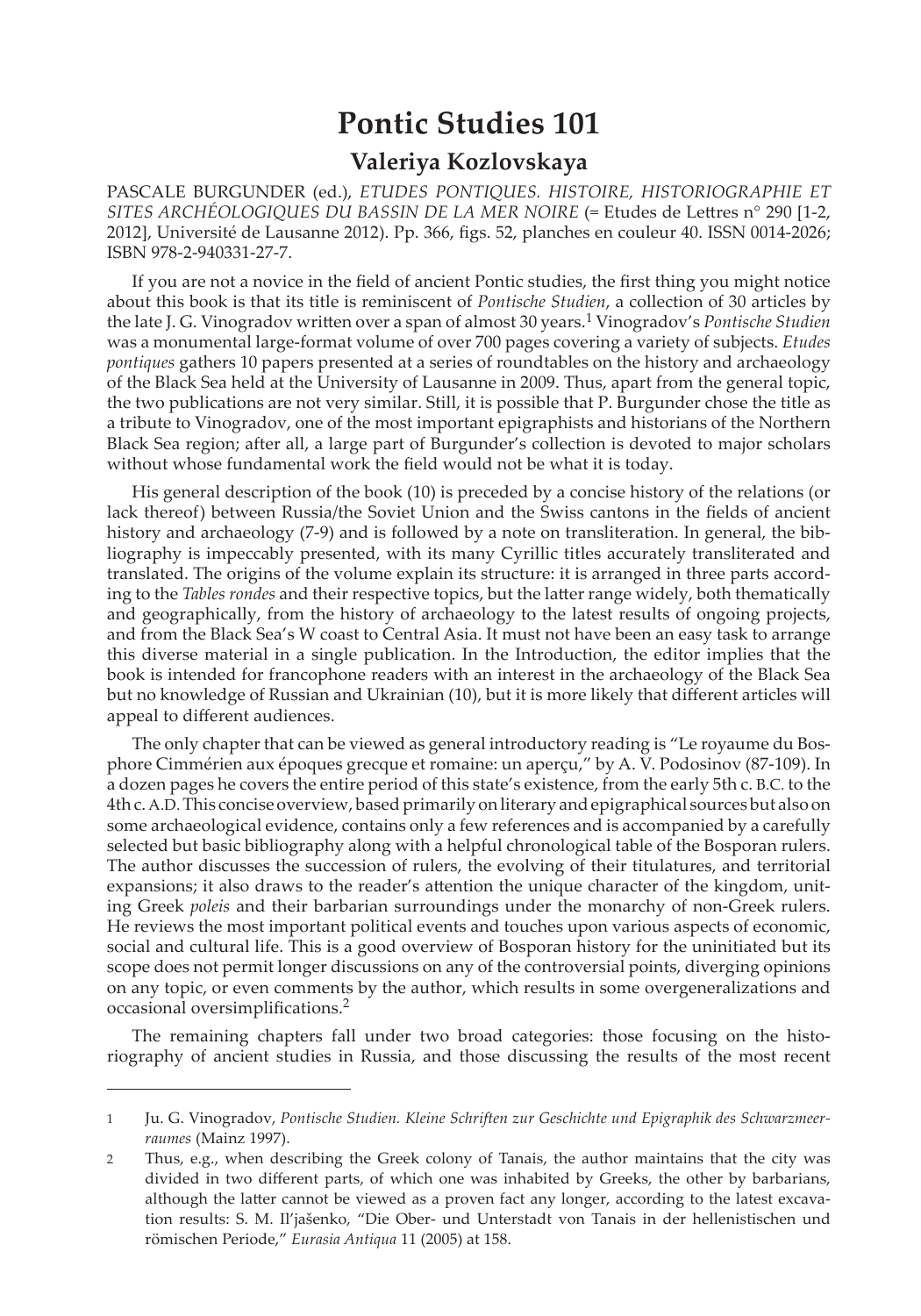archaeological research in the context of the history of the North Pontic Greek colonies. The irst part ("Histoire du royaume du Bosphore Cimmérien"; 17-110), has one of each. Burgunder's "Une introduction à l'archéologie du royaume du Bosphore Cimmérien" (17-55) is more historiographic in nature and a good starting point for anyone developing an interest in the archaeology of the N Black Sea region. The reader should not be deterred by the author's romantic style (e.g., his description of the Black Sea "bound to the Mediterranean by a strait, as a fetus is bound to mother by umbilical cord …" [17] or by the nostalgic black-and-white photograph on the cover) for he is very familiar with the subject and well aware of inherent problems. At the outset he ofers analysis of N Black Sea archaeology as a discipline, with a number of important observations about this ield of studies and its reception in the West. First, he points out that the results of many years of archaeological research reach a western audience only in synthesized presentations either by Russian and Ukrainian or by foreign scholars. This results in a pitfall for many western scholars when they base their own research on such publications, almost oblivious to the fact that they are dealing only with conclusions and with the data that someone else has picked out to present. Thus many pieces of information are left "ignored and unrecognized" (18). Secondly, he reminds the reader that, on the one hand, study of the Black Sea has a long history in Russia and Ukraine,<sup>3</sup> and, on the other, has acquired "allures encyclopédiques", having added sciences to the disciplines of ancient history and archaeology (18). Thirdly, he emphasizes that the current state of Black Sea studies has been further complicated by the geopolitical situation and the region's cultural diversity. The author also maintains that the *Pontus Euxinus* was a rather homogenous entity in antiquity, but this is arguable and subject to conirmation or refutation only after a very thorough and comprehensive study, which remains to be produced. The chapter then continues (19-23) with short biographies of three prominent igures of Swiss origin: Frédéric Dubois de Montperreux, Louis Kolly and Florian Gille. Burgunder's enthusiasm for the well-recognised rôle his countrymen played in the early development of classical archaeology in Russia is justified. The biographies are full of curious details: e.g., among his many other responsibilities, "Florian Antonovič" Gille was employed as the home teacher for the children of Nicholas I, including young Alexander (future Alexander II), and served as the director of the First Department of the Imperial Hermitage (21). The rest of the chapter (23-45) introduces some of the publications in N Pontic archaeology and epigraphy from the end of the 19th c. to the present. The focus is naturally on monographs and articles accessible to readers having no knowledge of Russian. It includes some information about major Russian and Soviet scholars whose work has shaped the ield (25-35), showing that all great scholars of N Pontic archaeology were (and are) ine scholars of classical antiquity in general. Does this have to do with the fact that they always perceived the Black Sea as an integral part of the Greco-Roman world, and studied this region accordingly? This brief survey also shows that in the most recent volumes accessible to western readers the number of contributors tends to be higher, but academic standards are often lower, than in the past (42-45). This can only mean, on the one hand, that the most interesting work of our Russian and Ukrainian colleagues still does not always reach a western audience, and, on the other hand, that when they do, they often arrive over-synthesized and by a "third party".

"La colonisation grecque du Bosphore Cimmérien" by Ju. A. Vinogradov (57-85) complements Podosinov's article by covering the earlier period in Bosporan history, from the end of the 7th/start of the 6th c. B.C., when the irst Greek setlements appeared, to the beginning of the rule of the Archeanactid dynasty in *c.*480, but the nature of his article is quite diferent, with a main focus on archaeological material and intended for a reader who is familiar with the region and the general issues of the ield. He presents some of the most recent archaeological evidence and ofers his opinions on a number of the key questions surrounding the N Black Sea region, adding a complex bibliography with many specialized titles. From the archaeological point of view, the early history of Greek colonies on the N coast of the Black Sea is

<sup>3</sup> The monumental publication by I. V. Tunkina on the development of classical archaeology in Russia and archaeological research of the 18th to mid-19th c. alone is a large-format volume of 675 pages: *Russkaja nauka o klassičeskikh drevnostjakh juga Rossii* (Moscow 2012).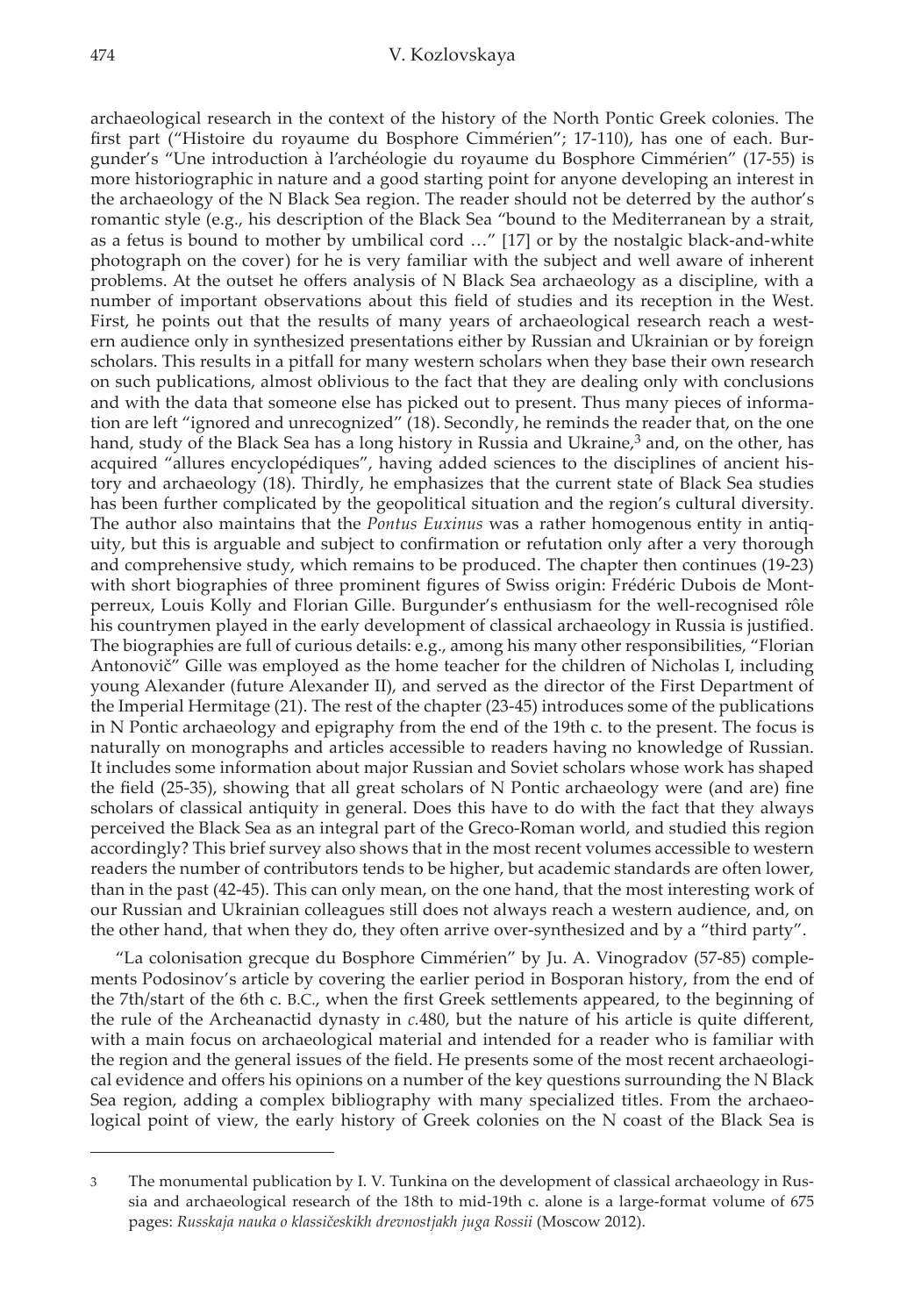difficult, since the early layers are not well preserved at many sites. He mentions several of the important Bosporan Greek cities (including those from later periods), such as Panticapaeum, Theodosia, Phanagoria, Hermonassa, Kepoi, Nymphaeum, Gorgippia and Tanais, as well as the early setlement on the site of Taganrog, but none is discussed in detail (understandably, given the scope of the article). Yet for a number of reasons his choice of focus — on smaller setlements such as Myrmekion and Porthmion, for the foundation of which literary sources provide no information — is interesting. On the basis of recent excavations at Myrmekion, in particular, he proposes (65-66) a possible alternative scenario for the colonization of the region and for the development of Bosporan Greek setlements during their early stage. His model of colonization, which takes into account the speciics of the region, is diferent from models suggested for other parts of the N Pontic coast.<sup>4</sup> Another site featured in more detail (73-74) is Artjuščenko-1, identiied as a seasonal agricultural setlement. He uses it as an example in his broader discussion of rural setlements and the development of the *chora* of the Bosporan *poleis*. The main focus, however, is on the interaction between the Bosporan Greeks and their barbarian surroundings and, especially, on the relation between the ethnicity of the inhabitants of various setlements and their material culture. He disagrees strongly with scholars who claim that ceramics (in this case, handmade) cannot necessarily be used as ethnicity markers for a population; while he mainly refers to his colleagues in the N Black Sea region (68), the highly debated issue is central to archaeology generally.<sup>5</sup>

Part 2 ("Ecriture de l'histoire antique en Russie et en Asie centrale") brings us back to the historiography in Russia with three more detailed and more specialized articles. I. L. Tikhonov's "L'archéologie classique à l'Université de Saint-Pétersbourg du XVIII<sup>e</sup> siècle à nos jours" (113-50) also serves as a rather extensive "Who's who" in Russian archaeology, accompanied by many photographs. The reader will recognize some of the names, but the chapter contains plenty of new information and less well-known facts. The author includes the names of archaeologists from St. Petersburg who work in diferent parts of the region today, showing how much has been done in Black Sea archaeology (and beyond) just by one institution.

C. Meyer's "Le sacrement scythe. Rostovtsef, son interprétation de l'art gréco-scythe et l'étude de l'interaction culturelle dans le royaume du Bosphore" (151-82) continues the historiographical discussion begun earlier in the book. The author briely discusses Bosporan archaeology as a discipline before making a historiographical analysis of the ideas presented by M. Rostovzef in *Iranians and the Greeks* (Oxford 1922) and its predecessor *Ellinstvo i iranstvo na juge Rossii* (1918). Meyer outlines Rostovzef's views on Bosporan art and religion and on cultural interactions in the region within the context of the Russian historiographical tradition and contemporary political events. Detecting teleological tendencies in Rostovzef's interpretation of "Greco-Scythian" art (in particular, representations of "communion" scenes in metalwork), he maintains that Rostovzef's inferences about some aspects of Bosporan religion and society do not correspond to the reality of the Bosporan kingdom. Meyer's own methodological reasoning works for most of the discussion but becomes less convincing when applied to one particular piece of Greco-Scythian toreutics. The focus of Rostovzef's argument (and of Meyer's counterargument) is the scene depicted on a gold plaque found in the late 19th c. in the Karagodeuashkh kurgan of the Bosporus' Asiatic part. Broadly dated to the 4th c. B.C., the

<sup>4</sup> For the most recent one, see A. V. Bujskikh, "O grečeskoj kolonizacii Severo-Zapadnogo Prichernomor'ja," *Vestnik Drevnei Istorii* 1 (2013) 22-39.

<sup>5</sup> Vinogradov mostly refers to publications by his Ukrainian colleagues, in particular to the article by S. B. Buyskikh in D. Braund and S. D. Kryzhitskiy (edd.), *Classical Olbia and the Scythian world* (New York 2007) 23-35. Buyskikh's opinion is supported by Kryzhitskiy (ibid. 17-22). Their argument concerns not only the ceramics but demonstrates a more general approach to the issue of correlation between archaeological data and ethnicity: they maintain that any single category of artifacts (e.g., potery) cannot be used as evidence for the presence of a certain ethnic group in a population unless supported by other archaeological inds. I have commented on this issue in general, and on the approach used by archaeologists working in the NW part of the Black Sea in particular, in my review in *JRA* 22 (2009) at 727-29. Se also Caspar 153 no. 2 in the volume under review.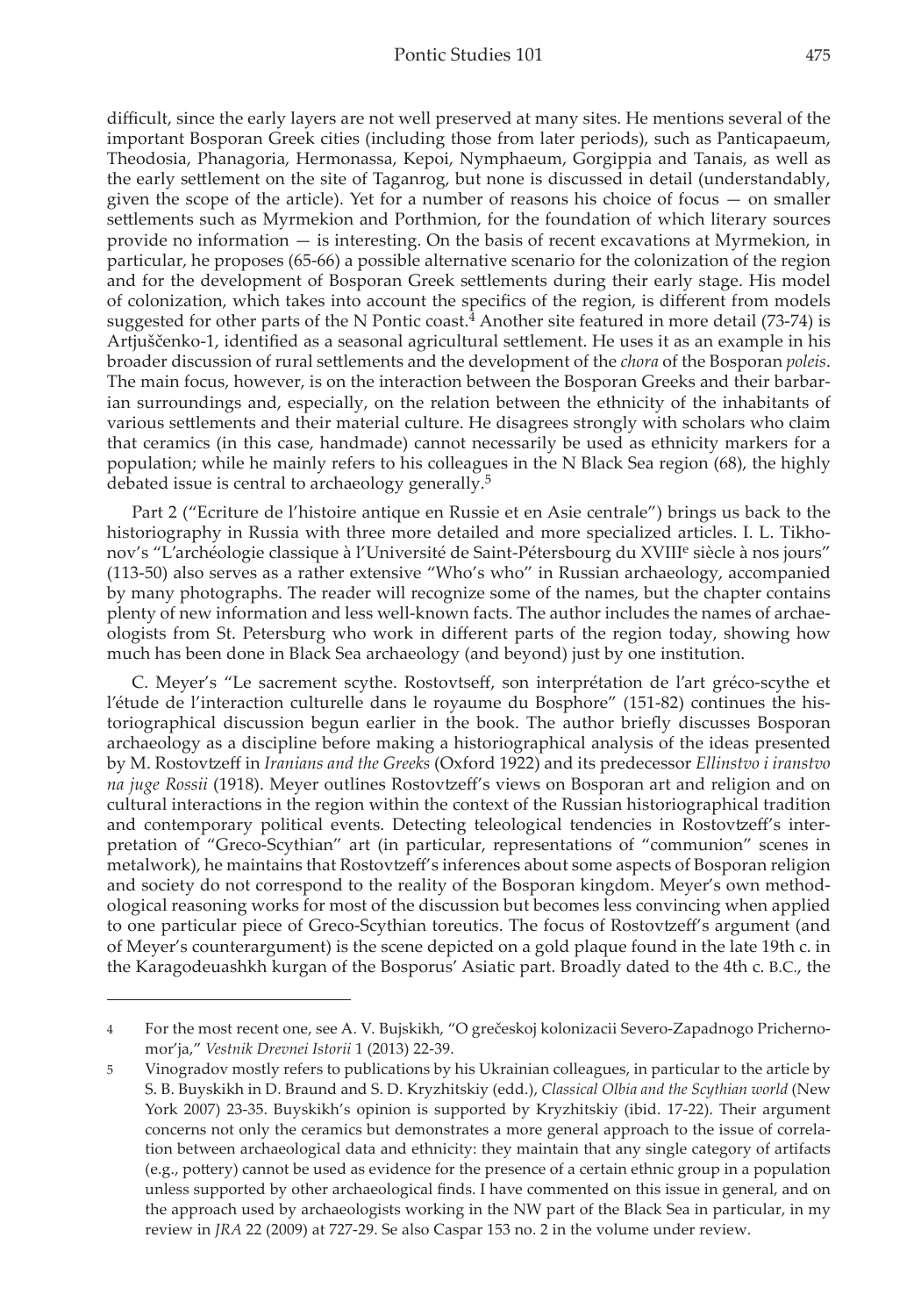plaque, part of an elaborate headdress, was discovered in a female burial along with other artifacts. Rostovtzeff interpreted the representation in the lower register as a "communion" scene, identifying the central igure as the supreme goddess of the Bosporan pantheon (157). Meyer, on the other hand, argues that the scene is not of a theological character and that all of the igures depicted represent humans; he also maintains (171-72) that most modern scholars follow Rostovtzeff. One of these statements still requires verification, while the other is not entirely accurate. First, although many scholars do indeed see in the female igure a representation of a goddess, their identifications of the deity and interpretations of the scene differ significantly from Rostovzteff's and from each other's.<sup>6</sup> Secondly, many scholars base their conclusions on the archaeological context (the nature of the object on which the scene was embossed, on the other parts of the same headdress set, the burial goods) and on an iconographical analysis of the scene (which includes the height of the seated female, her atire, the symbolic decoration of the spaces separating the three registers, comparisons to other objects of Greco-Scythian art, and so on). In other words, their arguments for their respective cases difer from the reasoning used by Rostovzef. Although the female igure in the lower register does not have to be a deity, it could still be one. But quite a few scholars who have written after Rostovtzeff suggest that this igure can represent a woman, not a deity. As a result, they ofer several alternative interpretations,<sup>7</sup> with one scholar even describing its style as "ethnographical realism".<sup>8</sup> Lastly, the information about Bosporan cult places and religious practices that Meyer extracts (173) from the decoration of the Karagodeuashkh plate, based on his own interpretation of the scenes, requires further consideration since he does not provide references to archaeological evidence from the region that would corroborate his inferences, and he seems to be using the very approach for which Rostovtzeff has been criticized.

S. Gorshenina's "L'archéologie russe en Asie centrale en situation coloniale: quelques approches" (181-219) is also concerned with the historiography of Russian and Soviet archaeology but she focuses instead on Central Asia. She analyzes the ield's development in pre-revolutionary (pre-1917) and later Russia from the postcolonial perspective and discusses related issues in modern Russian and Soviet historiography. Although the chapter does not it with the rest of the book in terms of its geographical scope, it does raise questions that are pertinent to the historiography of archaeology as a discipline. She notes (184, 195) that contemporary scholars in Russia rarely use a postcolonial approach, whereas their western colleagues consider the postcolonial critique a pressing issue. In fact, her observation about the application of this approach relects the ield as a whole: Russian scholarship generally does not often use theoretical approaches of any kind, and historiographical studies tend to be a "documented narrative" carefully assembled on the basis of archival and bibliographical research (of which the article by Tikhonov in the present volume is a good example), rather than a "deconstructing analysis" of historiographical material. Each of the two styles has its own advantages, nor do they have to be mutually exclusive; moreover, the new generation of Russian and Ukrainian archaeologists working in or on the N Black Sea region is now turning its atention to theoretical aspects of historiographical research.<sup>9</sup>

<sup>6</sup> For some of the interpretations and identiications, see, e.g., I. Ju. Šaub, *Mif, kult, ritual v Severnom Pričernomor'e (VII-IV vv. do n. è*.) (St. Petersburg 2007) 84-85 and 100-1. In his analysis of modern scholarship, Meyer seems to rely (171 no. 42) on the discussion and bibliography provided by Y. Ustinova in *The supreme gods of the Bosporan kingdom: celestial Aphrodite and the Most High God* (1999), but Ustinova's bibliography was neither complete nor is it up-to-date.

<sup>7</sup> A. P. Mancevič, "O plastine iz kurgana Karagodeuashkh," *Arkheologicheskij sbornik Gosudarstvennogo Ermitazha* 6 (1964) 128-38; E. A. Savostina, "Tema nadgrobnoj stely iz Trjokhbratnego kurgana v kontekste antichnogo mifa," *Istoriko-arkheologicheskij al'manakh* 1 (1995); M. Ju. Vakhtina, "O kompozicii na zolotoj treugol'noj plastine iz ženskogo pogrebenija kurgana Karagodeuashkh," in I. I. Marčenko (ed.), *Pjataja Kubanskaja arkheologicheskaja konferencija. Materialy konferencii* (Krasnodar 2009) 39-43.

<sup>8</sup> Vakhtina ibid. 40.

<sup>9</sup> A recent example is the brilliant article by V. Mordvinsteva, "The Sarmatians: the creation of archaeological evidence," *OJA* 32 (2012) 203-19.